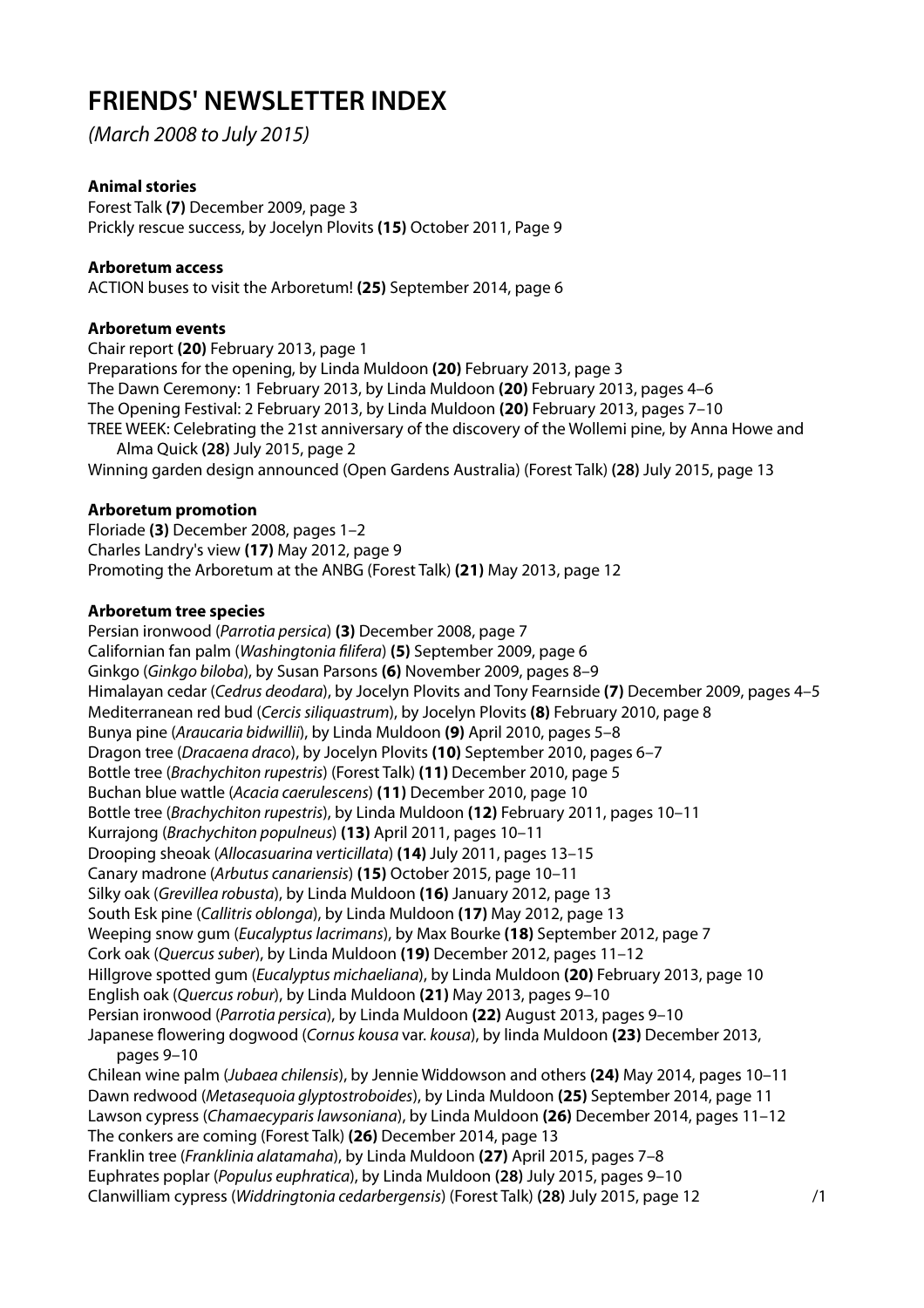## **Arboretum walks**

Members-only walk **(23)** December 2013, page 11 Members walk was full of surprises, by Trish Quayle **(24)** May 2014, page 9 Arboretum species at the ANU (Forest Talk) **(28)** July 2015, page 12

## **Artworks and craftworks**

Fabulous art at the Arboretum, by Jocelyn Plovits **(11)** December 2010, pages 2–3 Giralang Primary's avenue of artworks **(14)** July 2011, page 5 Have you seen our etchings? (Forest Talk) **(18)** September 2012, page 10 An artist at the Arboretum (Eve Sawa), by Anna Howe **(19)** December 2012, page 8 Eve Sawa's 'Magnificentury' at ANCA Gallery (Forest Talk) **(21)** May 2013, page 12 Warming up for 'Warm Trees', by Jocelyn Plovits and Jenny Cantlon **(22)** August 2013, page 2 Adding a little colour, by Linda Muldoon **(22)** August 2013, pages 3–4 Jyll Bradley's exhibition: CITY of Trees, by Linda Muldoon **(22)** August 2013, page 8 Warm Trees 2014, by Jocelyn Plovits **(25)** September 2014, pages 2–4 The Rainbow Serpent wrap on Dairy Farmers Hill (Forest Talk) **(28)** July 2015, page 12

## **Bicentennial National Trail (BNT)**

Memories of Dairy Farmers Hill, by Christine Lawrence **(12)** February 2011, page 3 Trekking along the BNT (Forest Talk) **(20)** February 2013, page 12 Travelling the BNT (Forest Talk) **(24)** May 2014, page 13

#### **Birds**

Results from first bird survey **(6)** November 2009, page 7 Observing birds, by Linda Muldoon **(7)** December 2009, page 2 Masked Lapwing (Forest Talk) **(10)** September 2010, page 5 Feathered friends (Forest Talk) **(14)** July 2011, page 12 2011 bird survey, by Chris Davey, COG President **(15)** January 2012, page 10 More about the Glossy Black-Cockatoo, by Max Bourke **(21)** May 2013, page 4 Bird nest in Forest 40 (Forest Talk) **(23)** December 2013, page 12 Bird survey (Forest Talk) **(24)** May 2014, page 12 Scarlet Robin in the Persian ironwoods (Forest Talk) **(25)** September 2014, page 12

## **Canberra Discovery Garden**

Forest Talk **(17)** May 2012, page 15

## **Ceremonial tree plantings**

First Japanese cherry tree planted at the Arboretum **(2)** August 2008, page 6 John Shuman and Hugh McDonald planted a red gum **(13)** April 2011, page 2 Lauren Jackson, Robert de Castella, Mal Meninga and David Campese each planted a hoop pine **(13) nnn**April 2011, pages 2–3 Jimmy Barnes planted an Illawarra flame tree **(13)** April 2011, page 3 Julia Gillard MP, Prime Minister of Australia, planted a ghost gum (the Tree of Knowledge) **(14)** July 2011, pages 2–3 Ban Ki-moon, Secretary-General of the United Nations planted an olive tree **(15)** October 2011, page 2 Ceremonial tree plantings from September 2008 to October 2011 **(15)** October 2011, page 3 Wolf Blass (Barossa Valley wine-maker) planted a hoop pine **(16)** January 2012, page 2 Gen Nakagawa (Mayor of Nara City, Japan) planted a Yoshino cherry **(16)** January 2012, page 2 Glenn McGrath (Australian cricketing legend) planted two bunya pines **(16)** January 2012, page 2 Crown Prince Frederik and Crown Prince Mary of Denmark planted a field maple **(16)** January 2012, pages 3–4 Jon Stanhope (former ACT Chief Minister) planted a kurrajong tree **(16)** January 2012, page 4 Aldo Giurgola planted a hoop pine **(17)** May 2012, page 2

Michel Sleiman, President of the Republic of Lebanon, planted a cedar of Lebanon **(17)** May 2012, page 2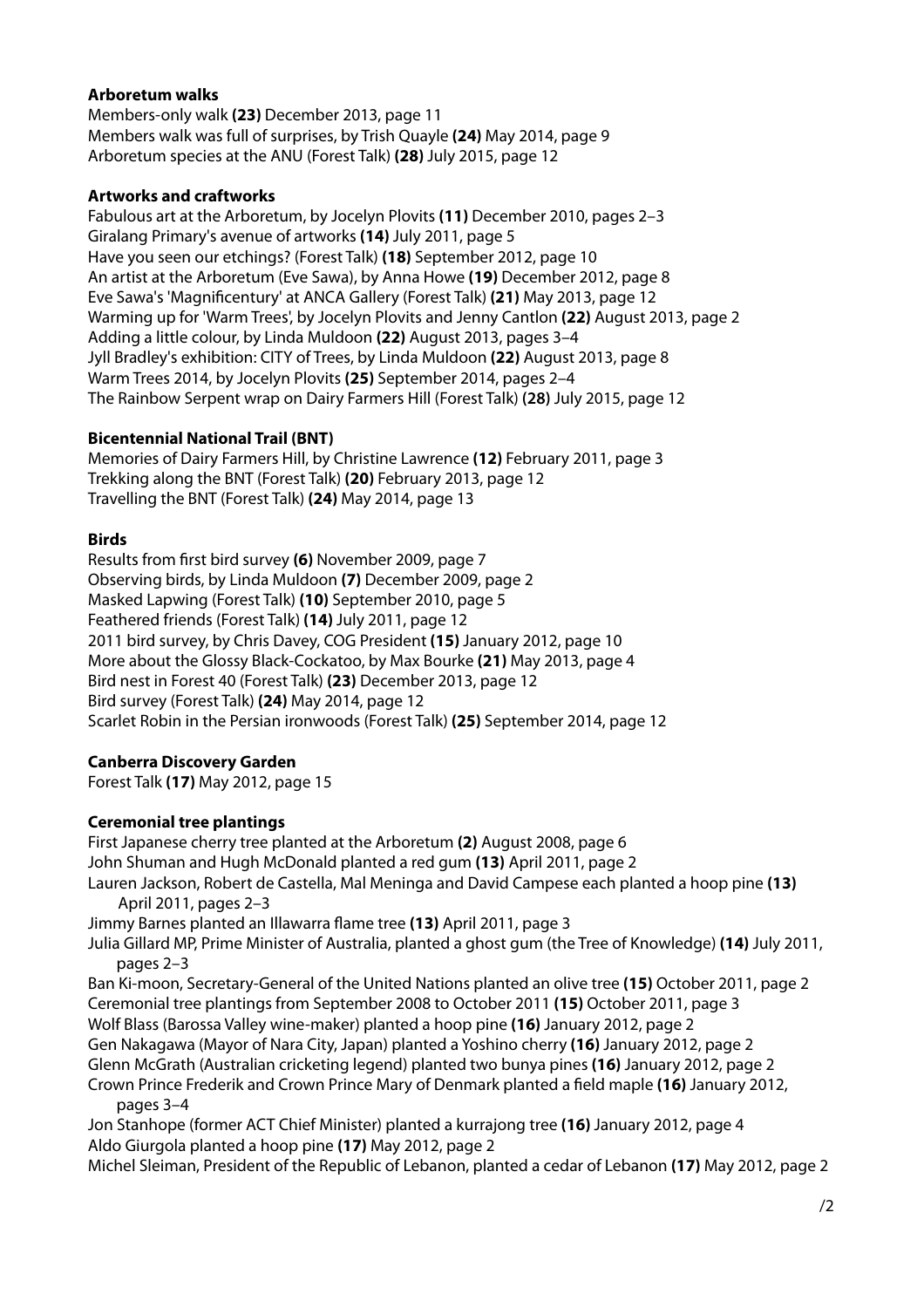## **Ceremonial tree plantings (continued)**

Anabal Cavao Silva, President of the Republic of Portugal, planted a cork oak **(18)** September 2012, page 2

- Yingluck Shinawatra, Prime Minister of the Kingdom of Thailand, planted a red toon tree **(18)** September 2012, page 2
- Morgan Tsvangirai, Prime Minister of the Republic of Zimbabwe, planted a African walnut tree **(18)**  September 2012, page 3
- Gordon Darcy Lilo, Prime Minister of the Solomon Islands, and wife Bronwyn Lilo planted a river sheoak **(18)** September 2012, page 3

The Sultan of Brunei planted a windmill palm, by Linda Muldoon **(21)** May 2013, page 6 Indonesia's Vice President planted a kemloko tree, by Linda Muldoon **(23)** December 2013, pages 6–7 Ceremonial planting of The Children's Tree, by Linda Muldoon **(24)** May 2014, pages 2–3 The Duke and Duchess of Cambridge planted an English oak (Forest Talk) **(24)** May 2014, page 12 Singapore President plants a Persian silk tree (Forest Talk) **(25)** September 2013, page 12 Queen mother of Bhutan, Dutch Prime Minister and Tony Abbott, Prime Minister of Australia, plant trees in the Central Valley, by Linda Muldoon **(26)** December 2014, page 2 Two new hoop pines in the Central Valley (Forest Talk) **(26)** December 2014, page 13 An Acacia in the Central Valley, by Linda Muldoon **(27)** April 2015, page 3 New Zealand's Governor-General plants a tree, by Linda Muldoon **(28)** July 2015, page 3

## **Festivals and concerts**

Festival of the Forests **(3)** December 2008, page 5 Festival of the Forests **(4)** May 2009, pages 1,7 Festival of the Forests **(9)** April 2010, pages 2–3 Festival of the Forests volunteering opportunities **(12)** February 2011, page 2 Festival of the Forests **(13)** April 2011, pages 4–6 Voices in the Forest (Forest Talk) **(15)** October 2011, page 13 Voices in the Forest, a pictorial report by Linda Muldoon **(16)** January 2012, pages 6–8 Festival of the Forests 2012, by Jocelyn Plovits **(17)** May 2012, pages 4–8 2012 Voices in the Forest concert **(18)** September 2012 Voices in the Forest 2012: our volunteers, by Jocelyn Plovits **(19)** December 2012, page 2 Voices in the Forest 2012: the concert, by Linda Muldoon **(19)** December 2012, pages 3–6 Another encore for 'Voices in the Forest', by Linda Muldoon **(23)** December 2013, pages 4–5 From sunshades to umbrellas: Voices in the Forest 2014, by Linda Muldoon **(27)** April 2015, pages 11–12 Voices in the Forest 2015 (Forest Talk) **(28)** July 2015, page 12

## **Forest research**

Can international research look attractive, by Cris Brack **(1)** March 2008, page 7 Australia's vast and dynamic forest cover: a bird's eye view, by Rod Keenan **(18)** September 2012, pages 4–5

Himalayan Cedars Tree Mapping and Counting Poject, by Jim Payne and Roger Hnatiuk **(24)** May 2014, pages 6–8

## **Friends' celebrations**

Forest Talk **(11)** December 2010, page 6 End of Year BBQ in the Himalayan cedars (Forest Talk) **(19)** December 2012, page 9 Friends' first function at the Margaret Whitlam Pavilion (Forest Talk) **(22)** August 2013, page 12 Catching up in the Friends Forest, by Linda Muldoon **(23)** December 2013, pages 2–3 ANU Cedar of Lebanon turns 100, by Linda Muldoon **(24)** May 2014, page 5 Friends' 2014 end of year event, by Jocelyn Plovits **(26)** December 2014, page 3

## **Friends Forest**

Forest Talk **(9)** April 2010, page 4

Planting the Friends Forest, by Jocelyn Plovits **(10)** September 2010, pages 2–3 Friends Forest: Planting Stage 2, by Jocelyn Plovits **(21)** May 2013, pages 2–3 Planting kangaroo grass in Forest 100 (Forest Talk) **(24)** May 2014, page 12 /3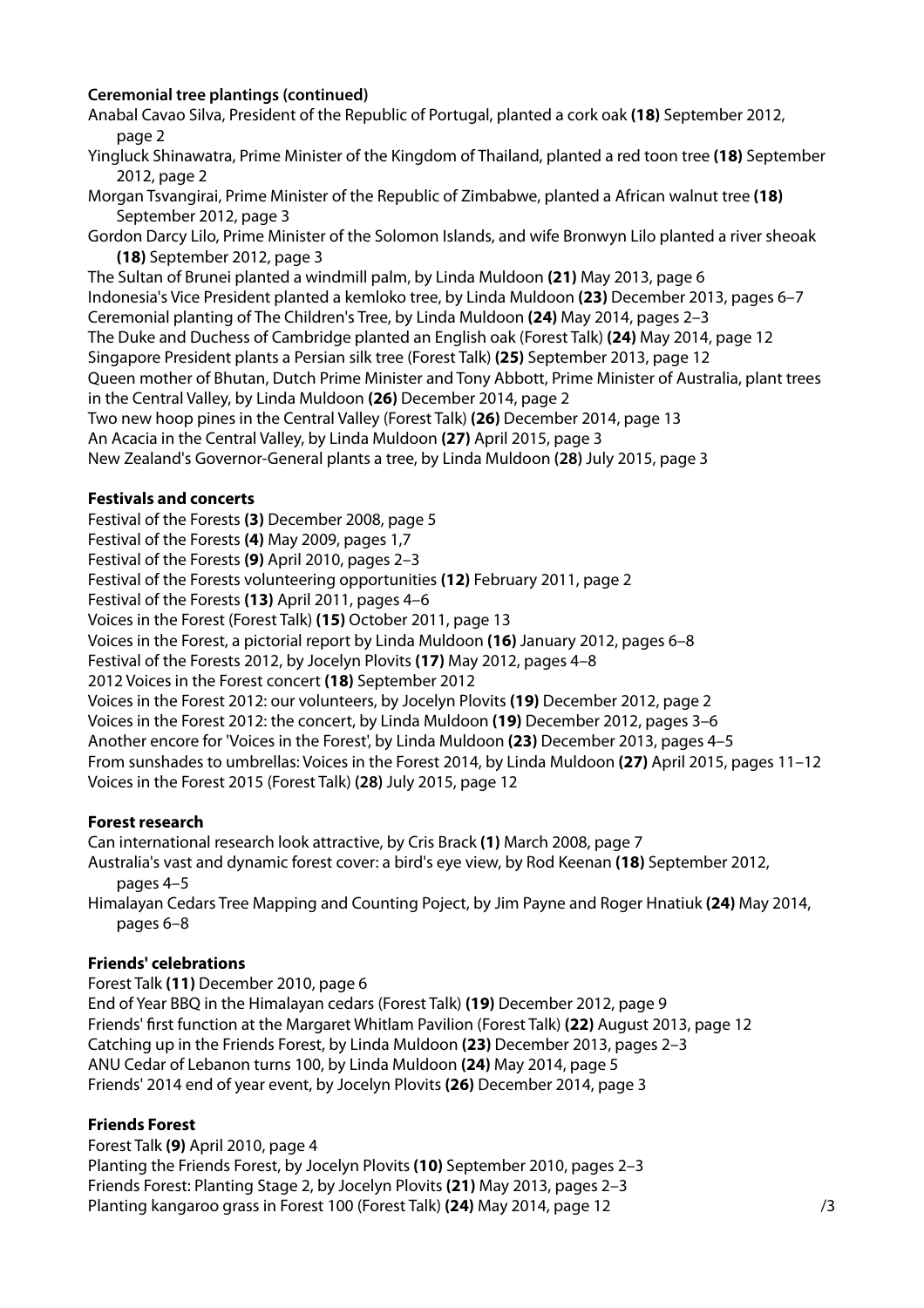## **Friends of ACT Arboreta (FACTA)**

Introducing FACTA, by Tony Fearnside **(1)** March 2008, page 5 FACTA guided walks **(4)** May 2009, page 6 Special FACTA walk (Forest Talk) **(10)** September 2010, page 5 The new Westbourne Woods book (Forest Talk) **(15)** October 2011, page 13 Cotter Plots guided walk **(19)** December 2012, page 10 FACTA to become FACTT (Forest Talk) **(21)** May 2013, page 12

#### **Friends' publications**

First calendar for sale **(15)** October 2011, page 4 Our 2013 calendar has arrived! **(18)** September 2012, page 13 2015 calendar arrives early September **(25)** September 2014, page 10 The new Arboretum book is launched (Forest Talk) **(25)** September 2015

## **Frogwatch**

Frogwatch update (Forest Talk) **(12)** February 2011, page 4 Forest Talk **(14)** July 2011, page 12 Forest Talk **(16)** January 2012, page 15 Frogwatch update, by Roger Hnatiuk **(17)** May 2012, page 12 Special Thanks (reprinted from Frogwatch newsletter) **(23)** December 2013, page 3 Arboretum Frogwatch report, by Roger Hnatiuk **(23)** December 2013, page 11

## **Fundraising**

Friends' gift (Forest Talk) **(9)** April 2010, page 4 Now 15 seats donated to the Arboretum, by Jocelyn Plovits **(26)**, page 9

#### **Fungi**

Another fungi (Forest Talk) **(24)** May 2014, page 13

## **Geology**

The Arboretum's rocky knolls By Jennie Widdowson **(14)** July 2011, page 9

#### **Incorporation**

Interim Chair's report, by Sherry McArdle-English **(1)** March 2008, page 1

## **International Year of Forests 2011**

Forest Heroes **(14)** July 2011, page 4 **(15)** October 2011, page 1

## **Historical records**

Historical records of the Arboretum (Forest Talk) **(9)** April 2010, page 4 History repeating (Forest Talk) **(14)** July 2011, page 12 An earlier cork harvest (Forest Talk) **(15)** October 2011, page 13 Information and Research Group, by Greg Blood **(19)** December 2012, page 7 The British history of English oak, by David Nicholls **(21)** May 2013, page 11 Science and Hope—a forest history, book review by Max Bourke **(22)** August 2013, page 11 The ACT Tree Register, by Samantha Ning **(24)** May 2014, page 4 Silva old and new, by Anna Howe **(26)** December 2014, page 4

## **Meetings**

Inaugural AGM **(1)** March 2008, page 1 AGM, by Sherry McArdle-English **(2)** August 2008, page 1 Chair report **(10)** September 2010, page 1 Chair report **(13)** April 2011, page 1 Chair report **(14)** July 2011, page 1 Morning tea in the Green Room, by Linda Muldoon **(28)** July 2015, page 6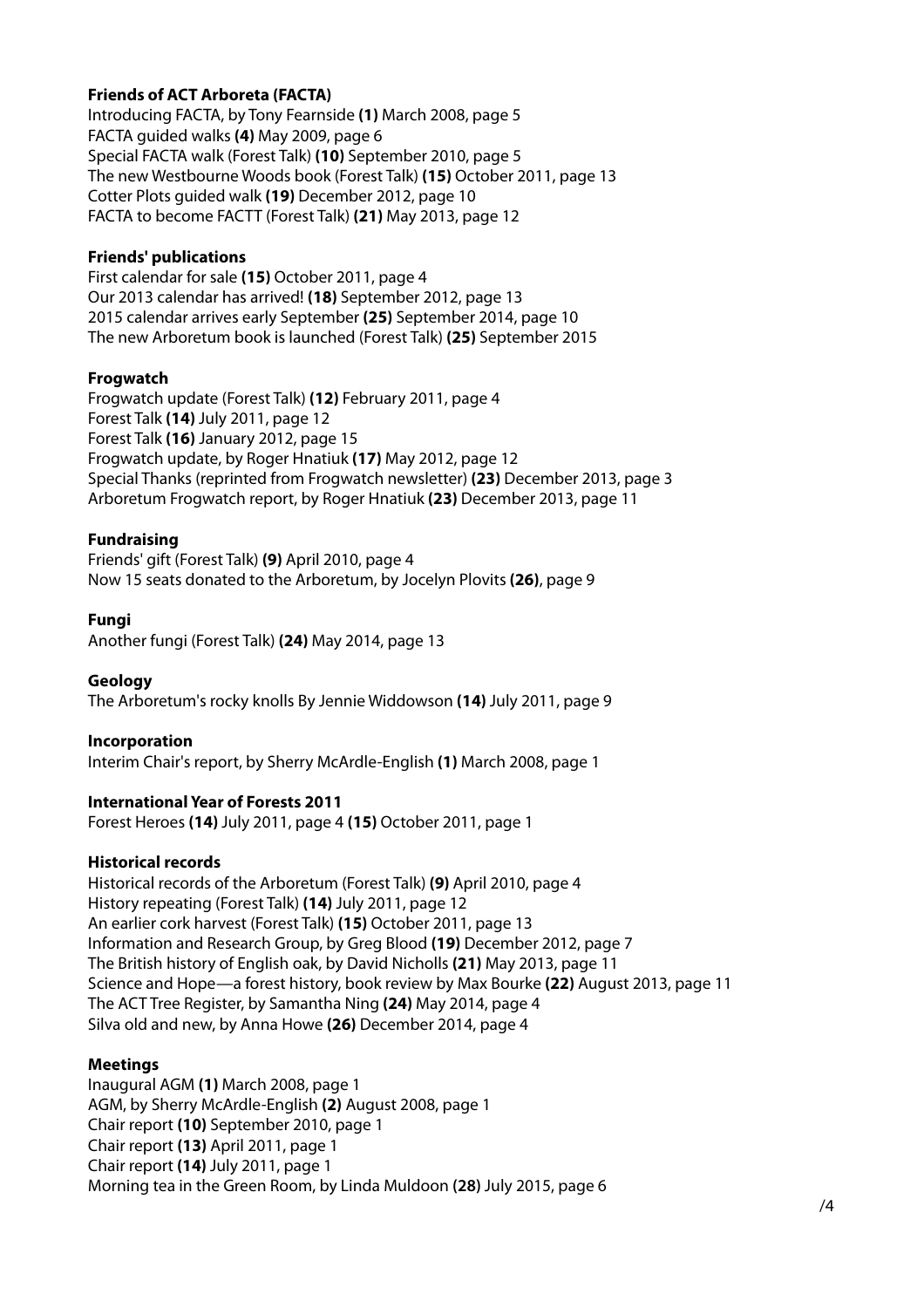## **National Bonsai and Penjing Collecton of Australia (NBPCA)**

NBPCA down under, by Grant Bowie and Roger Hnatiuk **(1)** March 2008, page 4 NBPCA, by Grant Bowie **(2)** August 2008, page 2 The official opening of NBPCA, by Grant Bowie **(3)** December 2008, pages 4–5 NBPCA at the Festival of the Forests **(4)** May 2009, page 4 Bonsai summer 2009, by Grant Bowie **(8)** February 2010, page 5 NBPCA, by Lisa Kanis **(9)** April 2010, page 9 Bonsai collection attracts 100,000th visitor **(10)** September 2010, page 9 How do you make a bonsai? **(10)** September 2010, page 10 Floriade 2010 and NBPCA, by Grant Bowie **(11)** December 2010, page 6 Truffles at the Arboretum (in Miniature) By Roger Hnatiuk **(15)** October 2011, page 7 Bonsai attracted many at Floriade 2011, by Leigh Taafe **(16)** January 2012, page 11 Selecting Bonsai for NBPCA, by Leigh Taafe **(17)** May 2012, page 11 Volunteering at the NBPCA, by Leigh Taafe **(18)** September 2012, page 6 The new bonsai pavilion (Forest Talk) **(10)** December 2012, page 12 Welcome Leigh, farewell Grant: changes for the bonsai collection, by Leigh Taafe and Jocelyn Plovits **(22) nnn**August 2013, page 11 Relocating the Japanese black pines (Forest Talk) **(22)** August 2013, page 12 Developing the National Bonsai and Penjing Collection of Australia, by Leigh Taafe **(26)**  December 2014, page 9

Mauro Stemberger visits the Arboretum, by Mike Woolley **(28)** July 2015, pages 4–5

## **Obituaries**

Dr Robert William Boden OAM, by Jocelyn Plovits **(10)** September 2010, page 4 Dr Ken Eldridge, by Jocelyn Plovits **(11)** December 2010, page 4

## **Open days**

Open Sundays at the Arboretum during Floriade 2010 **(12)** February 2011, pages 8–9 Open days at Arboretum **(18)** September 2012, page 7

## **Other arboreta**

The Tasmanian Arboretum, by Linda Muldoon **(2)** August 2008, page 5 The Tasmanian Arboretum, by Linda Muldoon **(3)** December 2008, page 3 Westonbirt, UK, by Max Bourke **(10)** September 2010, page 8 Arboretum du Vallon de L'Aubonne, Switzerland, by Max Bourke **(11)** December 2010, page 8 Currency Creek, South Australia, by Max Bourke **(13)** April 2011, page 3 Bus trip to Nalyappa in the Monaro (Forest Talk) **(13)** April 2011, page 6 Bago State Forest Arboretum, Pilot Hill, NSW, by Max Bourke **(14)** July 2011, page 3 Bus trip to Nalyappa **(14)** July 2011, page 6 Los Angeles County Arboretum and Botanic Garden, by Max Bourke **(15)** October 2011, page 7 Our visit to 'Nalyappa', by Linda Muldoon **(16)** January 2012, page 12 High alps arboreta, by Max Bourke **(17)** May 2012, page 14 Arboretum National des Barres, France, by Max Bourke **(18)** September 2012, page 12 Derby Arboretum, UK, where it all began? by Max Bourke **(19)** December 2012 Bendora Arboretum, ACT, by Max Bourke **(21)** May 2014, page 8 Sungei Buloh Mangrove Arboretum, Singapore, by Max Bourke **(22)** August 2013, page 8 Westbourne Woods (just around the corner), by Max Bourke **(23)** December 2013, page 8 Palmetum de Santa Cruz, Tenerife, by Linda Muldoon **(25)** September 2014, pages 7–9 Westonbirt revisited, by Max Bourke **(26)** December 2014, page 8 Friends' bus trip to South Coast arboreta **(27)** April 2010, pages 9–10 The Dipterocarp Arboretum, Singapore, by Max Bourke **(28)** July 2015, page 7

## **Other Friends' groups**

Friends of the Australian National Botanic Gardens **(2)** August 2008, page 8 Membership of the AFFM (Forest Talk) **(24)** May 2014, page 12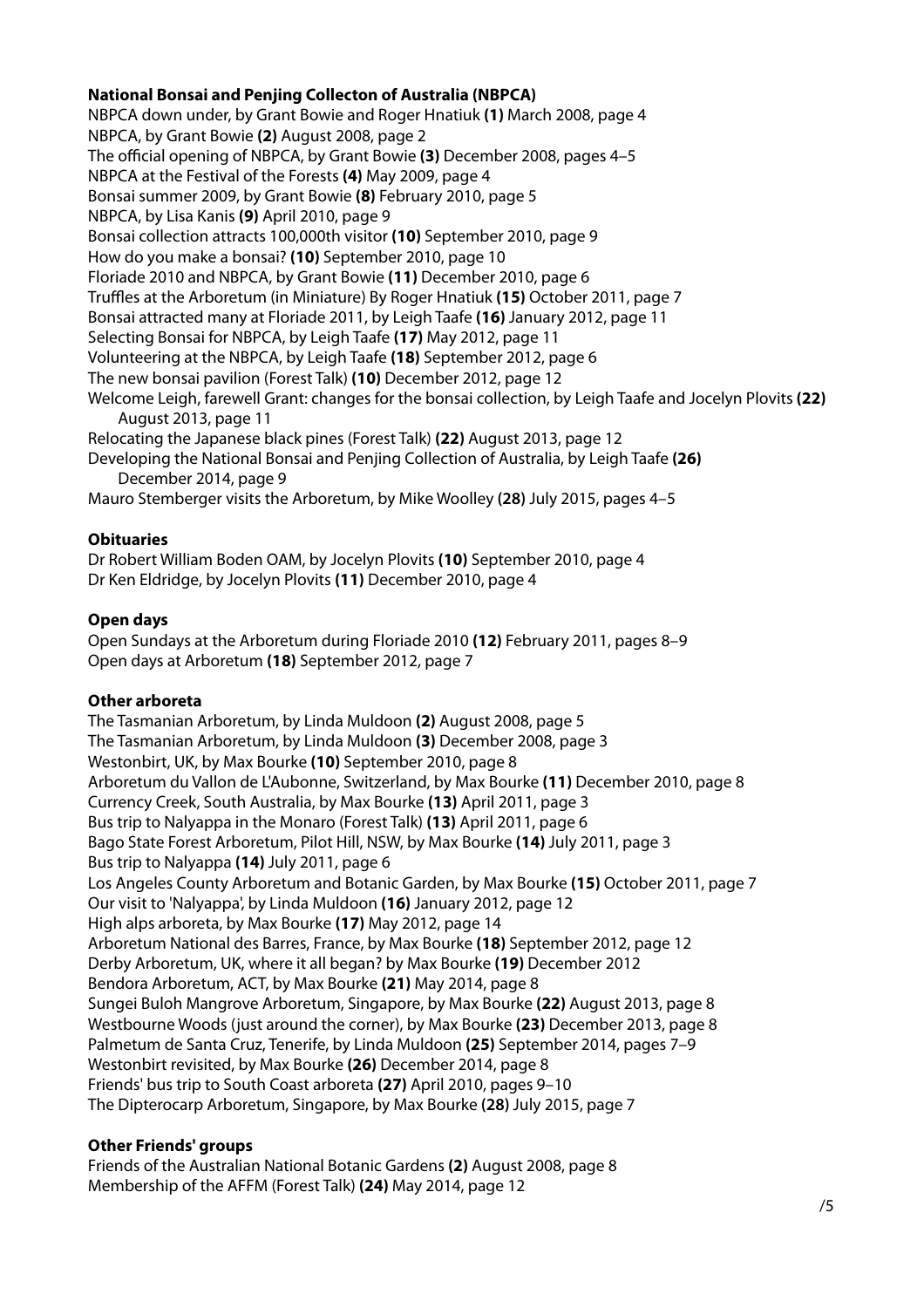## **People**

Sherry McArdle-English stands down, by Jocelyn Plovits **(12)** February 2011, page 4 The Duke of Kent's visit to the Arboretum **(28)** July 2015, page 8 A parting word from Jocelyn Plovits **(28)** July 2015, page 8 A changing of the guard (Forest Talk) **(28)** July 2015, page 11

## **Photography**

Picturing progress, by Linda Muldoon **(6)** November 2009, page 6 Springtime shoots and blossoms, by Linda Muldoon **(15)** October 2011, pages 5–6 Young trees flourish through change of season **(16)** January 2012, page 15 Autumn comes again **(21)** May 2013, page 7 Life has its twists and turns! **(21)** May 2013, page 13 The tree with a twist **(24)** May 2014, page 9 Photo competition: the results, by Linda Muldoon and Jocelyn Plovits **(27)** April 2015, pages 4–6 Climate change exhibition in the Village Centre (Forest Talk) **(28)** July 2015, page 13

## **Planting patterns**

Secret gardens, hidden spaces: the untold stories of the Arboretum's forests, by Roger Hnatiuk **(25)**  September 2014, pages 5–6

## **Pollination, seed collection and propagation**

Eucalyptus delegatensis seeds germinated by ANBG for STEP, by Cathy Robertson **(6)** November 2009, pages 2–3 Sex at the Arb . . . , by Roger Hnatiuk **(14)** July 2011, page 7 Seed collection (Forest Talk) **(15)** October 2011, page 13

## **Rocky outcrops**

The Arboretum's rocky knolls, by Jennie Widdowson **(14)** July 2011, pages 8–11

## **School Holidays Program**

School holidays were a whole lot of fun, a pictorial report by Linda Muldoon **(26) nnn**December 2014, pages 5–7 Is that a kite or a flag up in the sky?, by Anna Howe **(26)** December 2014, page 7

## **Seat sponsorship**

Seat sponsorship program—summary **(5)** September 2009, page

# **Site development and planting progress**

Project update **(1)** March 2008, page 5 Progress report, by Rosalind Ransome **(2)** August 2008, page 7 Project update **(3)** December 2008, page 6 Progress report by Rosalind Ransome **(4)** May 2009, page 5 Really making progress, by John Mackay **(5)** September 2009, page 2 Proposed 2010 forest plantings **(7)** December 2009, page 3 Forests **(8)** February 2010, pages 6–7 Progress with planting (Forest Talk) **(9)** April 2010, page 4 The Pavilion is open! by Linda Muldoon **(21)** May 2013 Pod Playground opens, by Linda Muldoon **(22)** August 2013, pages 5–6 First audit of the forests, by Roger Hnatiuk **(27)** April 2015, page 2

## **Site history**

A site with history, by Jocelyn Plovits **(1)** March 2008, page 6 Why Dairy Farmers Hill?, by Michael Hall **(13)** April 2011, pages 7–9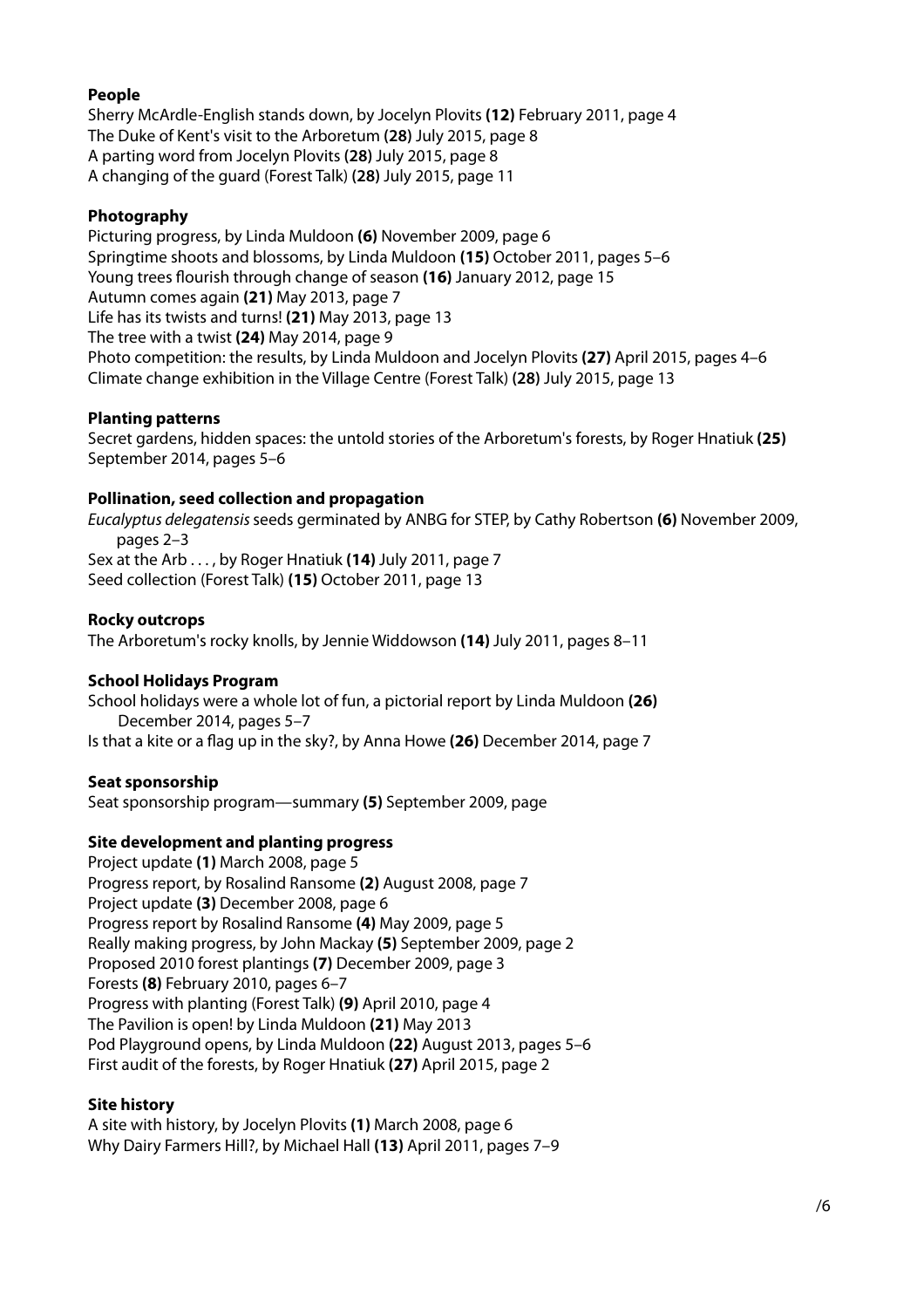## **Southern Tablelands Ecosystems Park (STEP)**

Regional conservation group supports CIAG, by Cathy Robertson **(1)** March 2008, page 4 STEP offers gift to Arboretum, by Cathy Robertson **(2)** August 2008, page 3 A spade and a seedling and we become part of the history of the tree we will plant . . . ,

by Cathy Robertson (4) May 2009, page 2 Eucalyptus delegensis seeds germinated by ANBG for STEP, by Cathy Robertson **(6)** November 2009, pages 2–3

STEP at the Festival **(9)** April 2010, page 2

STEP hosts open day for the Friends, by David Shorthouse **(16)** January 2012, page 9

New executive for STEP (Forest Talk) **(23)** December 2013, page 12

STEP's outdoor classroom is taking shape (Forest Talk) **(24)** May 2014, page 12

## **Spiders and insects**

Bird-dropping spider: a mistress of disguise, by Linda Muldoon **(13)** April 2011, pages 11–13 Southern magnolia attracts fiddler beetle (Forest Talk) **(20)** February 2013, page 12 They're back! (bird-dropping spiders) (Forest Talk) **(23)** December 2012, page 12 Mr and Mrs Golden Orb (Forest Talk) **(27)** April 2015, page 13 A benificial wasp (Scolia soror) (Forest Talk) **(27)** April 2015, page 13 A mystery in the Chileam myrtles (Hylarcta huebneri) (Forest Talk) **(28)** July 2015, page 11 Another mystery in the eastern red buds (bolas/magnificent spider) (Forest Talk) **(28)** July 2015, page 11 Golden orb spiders love monkey puzzles! (Forest Talk) **(28)** July 2015, page 11

# **Strategic plan**

Draft Strategic Plan **(11)** December 2010, pages 9–11

## **Talks**

Inspiration from trees, extracts from Harriet Elvin's talk by Jocelyn Plovits **(26)** December 2014, page 10 Sustainable food futures (Forest Talk) **(27)** April 2015, page 13 Mauro Stemberger visits the Arboretum, by Mike Wooley **(28)** July 2015, pages 4–5

## **Tree monitoring**

Tree data project—summary **(5)** September 2009, pages 3–4 We talked to the trees and they gave us the info to . . . by Linda Beveridge **(8)** February 2010, pages 2–4 Tree measuring update, by Roger Hnatiuk and Linda Muldoon **(15)** October 2011, page 12 High speed growth! by Jocelyn Plovits **(17)** May 2012, page 10 Sizing up the dragons (Forest Talk) **(20)** February 2013, page 12 Tree monitoring sub-group periodic report, by Roger Hnatiuk **(21)** May 2013, page 13 Tree measuring to a 21-gun salute (Forest Talk) **(22)** August 2013, page 12 Roger's got his metal pegs! (Forest Talk) **(26)** December 2014, page 13 Tree stocktake nearly complete (Forest Talk) **(26)** December 2014, page 13

# **Volunterering opportunities**

**(12)**February 2011, page 7 Some of our wonderful 2011 volunteers, by Jocelyn Plovits **(16)** January 2012, page 5 Friends out in force **(16)** January 2012, page 14

## **Volunteer training**

Chair report **(8)** February 2010, page 1 A guided tour for the bus guides (Forest Talk) **(18)** September 2012, page 10 Training our volunteer guides, by Jocelyn Plovits **(20)** February 2013, page 2

## **Water storage and irrigation**

So where's the bloody water coming from??? by John Mackay **(1)** March 2008, page 3 Watering the Wollemis (Forest Talk) **(21)** May 2013, page 12